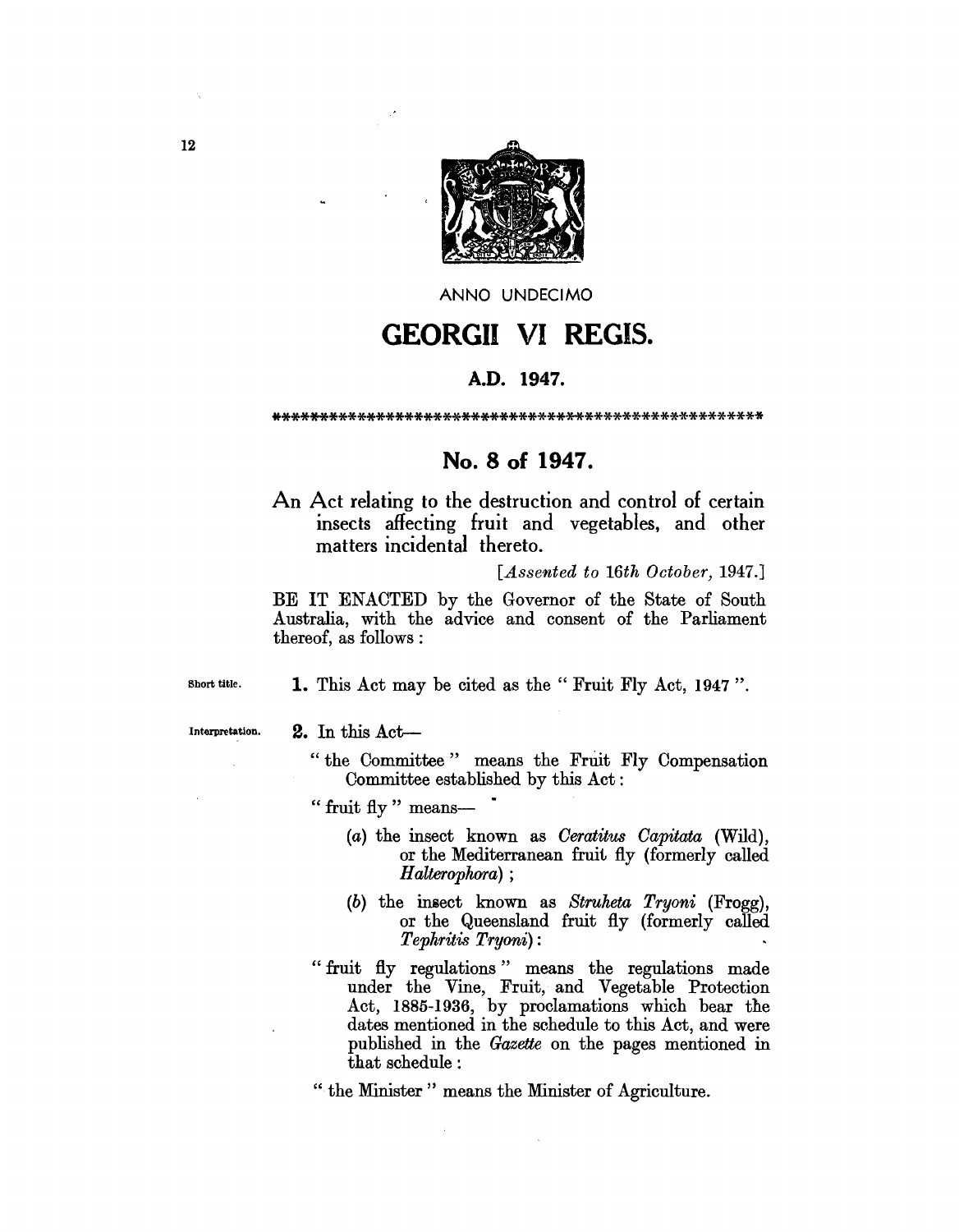----------------~------------------------- **3.** (1) The Governor shall appoint a Committee to be called  $_{\text{compensation}}^{\text{Frutt fly}}$ the "Fruit Fly Compensation Committee".

 $(2)$  The committee shall consist of-

(a) a chairman who shall be a judge or special magistrate :

- (b) an officer of the Department of Agriculture:
- $(c)$  a person who in the Governor's opinion is a suitable person to represent the interests of persons who have suffered loss or damage as mentioned in section 4 of this Act.

(3) Each member of the committee shall hold office for the period and on the terms and conditions fixed by the Governor.

(4) The Governor shall make such appointments as are necessary to keep the committee fully constituted until its duties and functions under this Act have been completely performed.

(5) Two members shall form a quorum of the board for the transaction of business.

(6) The decision of two members of the committee shall be deemed to be a decision of the whole committee.

4. (1) Any person who has suffered loss by reason of any Right to compensation. act done-

- (a) pursuant to the fruit fly regulations or in the intended exercise of any power conferred by those regulations : or
- (b) in the course of, or incidentally to, the doing of any such act as mentioned in paragraph (a) of this subsection-

shall be entitled to compensation for that loss as provided in this Act.

(2) Any person who was prohibited from growing or planting any plant by the operation of the proclamation made under the Vine, Fruit and Vegetable Protection Act, 1885-1936, and published in the *Government Gazette* on 1st April, 1947, at page 938, shall be entitled to compensation for any actual or prospective loss incurred by or accruing to him by reason of that prohibition.

(3) This section shall apply to acts done and loss or damage caused, whether before or after the passing of this Act.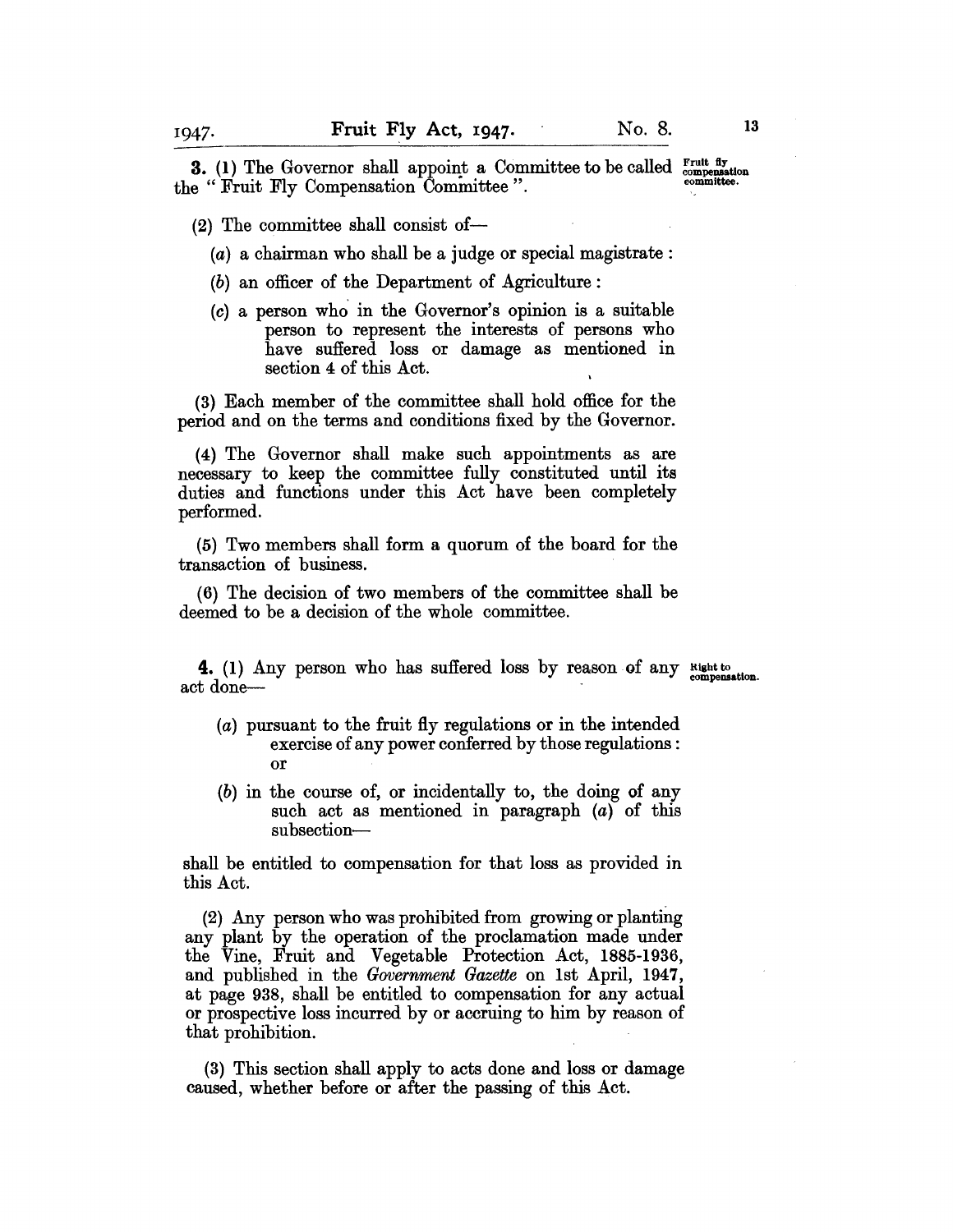$\frac{\text{Claims for}}{\text{compensation}}$ . 5. (1) A person claiming compensation under this Act shall . give to the committee a notice of claim, in the prescrided form and containing the prescribed particulars, within the following time, namely :-

- (a) where the loss resulted from an act done before the prescribed day-within three months after that day:
- (b) where the loss resulted from an act done after the prescribed day-within three months after the day on which that act was done :
- (c) where the loss resulted from the prohibition of growing or planting any plant-before the thirty-first day of December, nineteen hundred and forty-seven.

In this subsection " the prescribed day" means the day on which regulations prescribing a form of notice for use under this section are first published in the *Gazette.* 

(2) The committee may, if satisfied that reasonable cause exists for so doing, extend the time in any case for giving a notice under this section, or accept a notice given after the time fixed by this section.

- (3) The committee shall-
	- (a) give every claimant a reasonable opportunity of placing before it any relevant facts and arguments in support of his claim:
	- (b) consider all such facts and arguments:
	- (c) give such decision in each case as it deems just.

(4) In inquiring into claims the committee shall not be bound by rules of evidence or procedure but may ascertain the facts by any method which it considers satisfactory.

(5) Forthwith upon reacliing a decision on any claim the Committee shall give the claimant written notice of the decision.

. (6) The decision of the committee as to the amount of compensation to which a person is entitled in respect of the removal, loss, destruction of or damage to any tree, plant, fruit or vegetables, or in respect of the prohibition of growing or planting any plant shall be final.

(7) If a claimant is not satisfied with the decision of the committee as to the amount of compensation to which he is entitled in respect of any matter other than those mentioned in the preceding subsection he may bring an action for damages in respect of that matter. If he brings such an action he shall, in respect of the matters on which the action is based, be entitled only to such damages as may be awarded by the court.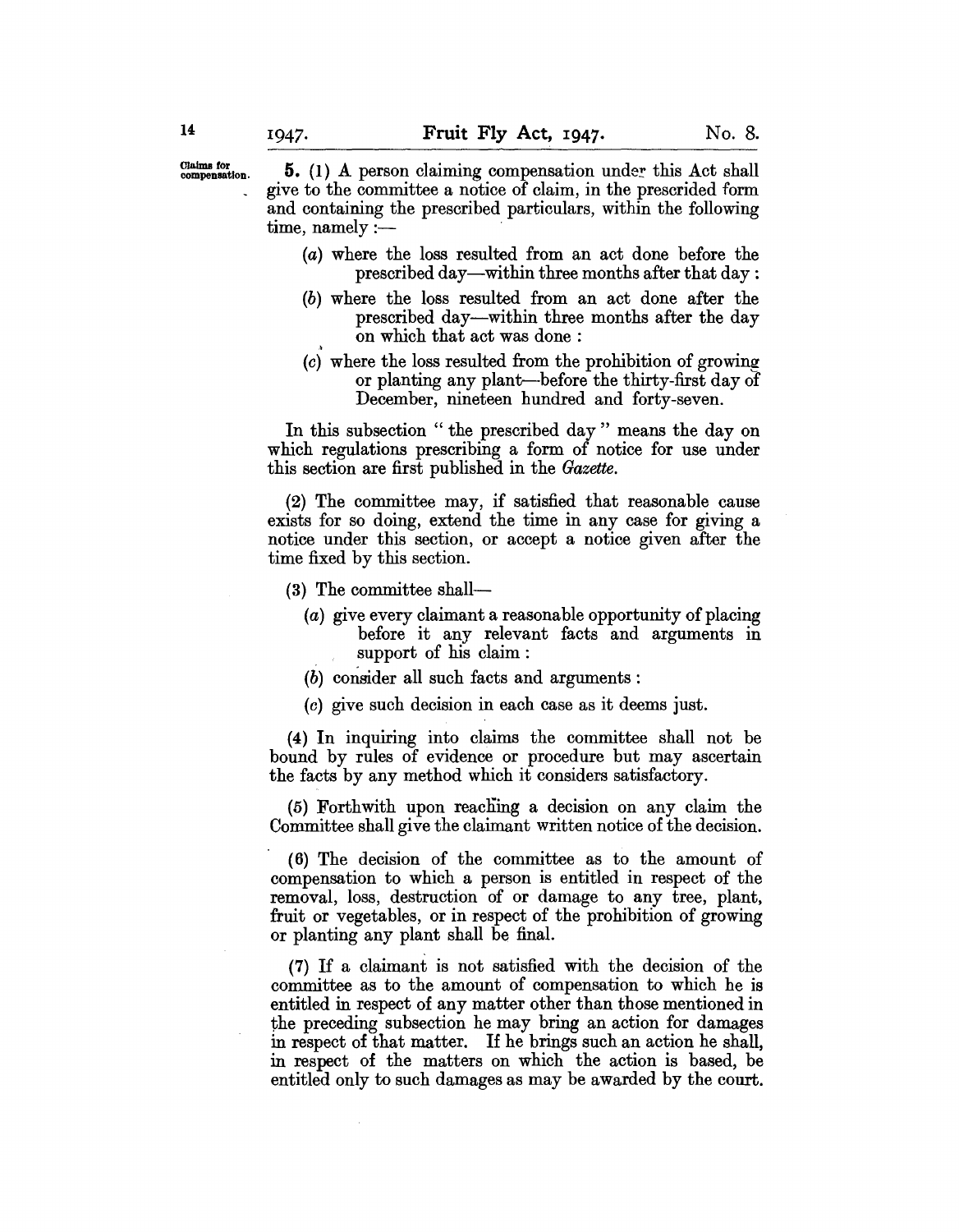$(8)$  Any such action shall be brought-

- (a) against the committee under the name of the" Fruit Fly Compensation Committee", without specifying the names of the members of the committee:
- (b) in a court having jurisdiction in personal actions up to the amount claimed: and
- (c) within three calendar months after the claimant received notice of the decision of the Committee as provided in this section.

**6.** (1) The Minister shall pay to a claimant the amount of Financial compensation to which he is entitled pursuant to a decision of the committee or the judgment of a court.

(2) The Treasurer out of the general revenue of the State shall make available to the Minister any sums which he requires for the purpose of paying compensation under this Act and any legal costs, which the Committee is ordered by a court to payor agrees to pay to any claimant, in connection with any action for such compensation; and the necessary amount of the general revenue of the State is hereby appropriated for that purpose.

(3) The expenses (other than compensation and legal costs as mentioned in subsection (2)) incurred in the administration of this Act, shall be paid out of money provided by Parliament for those purposes.

7. (1) For the purposes of this Act the committee may—

Power to obtain Information.

a a di di di di

- (a) by summons under the hand of the chairman or a member, require any person to attend before the committee:
- (b) require any person to give oral or written answers to any questions relating to any matter before the committee:
- (c) by summons under the hand of the chairman or a member, require any person to produce any books, maps, plans, papers, and documents relating to any matters before the committee:
- (d) examine witnesses on oath or affirmation, which may be administered by the chairman or a member:
- (e) require any information given to the committee to be verified by a statutory declaration.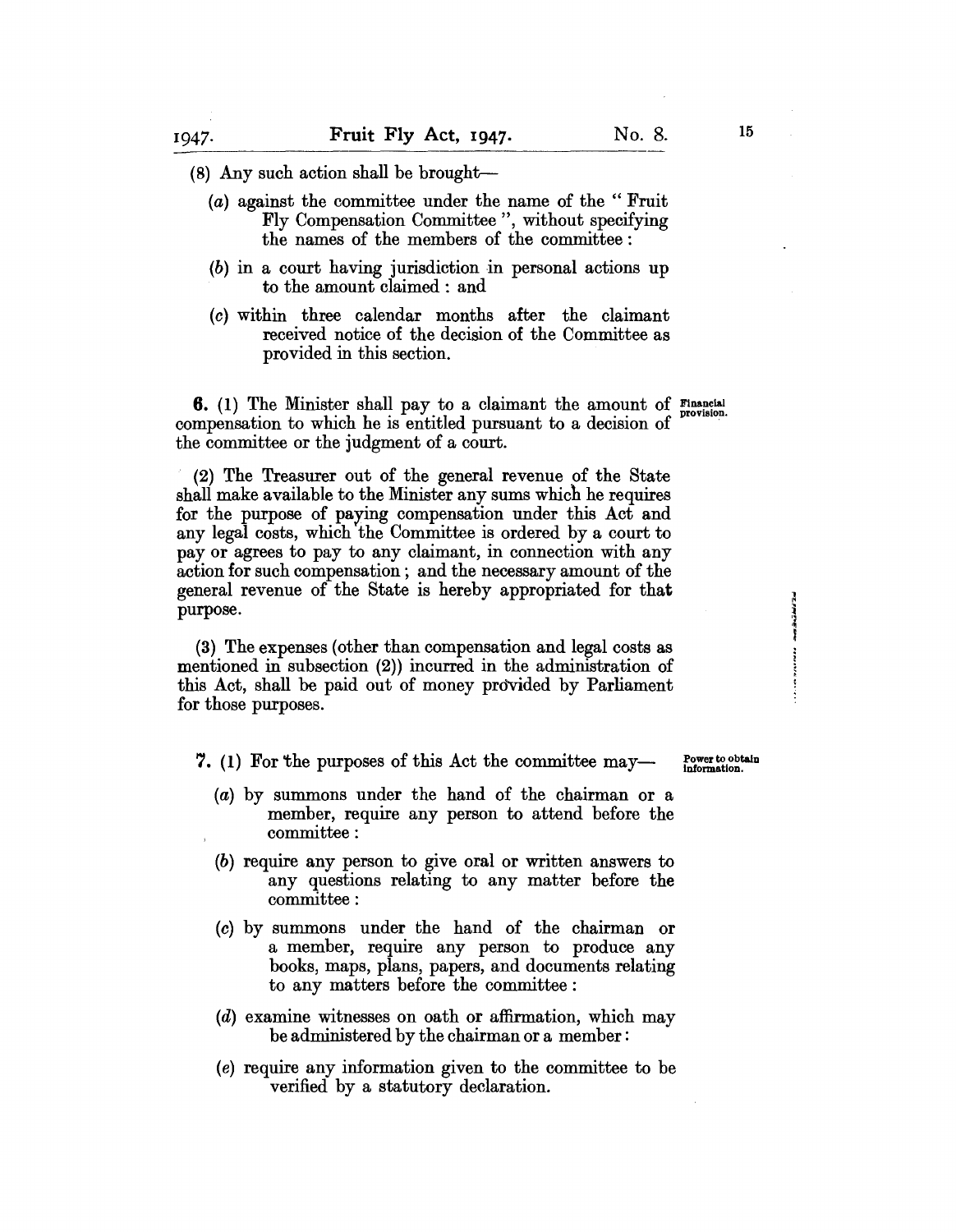(2) If any person-

- (a) who has been duly served with a summons to attend before the committee, neglects to attend in obedience to such summons; or
- $(b)$  wilfully insults the committee, or any member thereof; or
- (c) misbehaves himself before the committee; or
- (d) interrupts the proceedings of the committee; or
- (e) being called or examined as a witness before the committee, refuses to be sworn or to affirm, or to produce the documents mentioned in the summons served upon him, or any of them; or
- *(f)* being so called or examined refuses to answer any lawful question, or prevaricates in his evidence,

he shall be guilty of an offence and liable on summary conviction to a fine of not more than one hundred pounds.

(3) Every person (other than a claimant or an officer or employee of the Minister), who attends before the committee when so required by the committee, shall be allowed such expenses as would be allowed to a witness attending before a court of summary jurisdiction.

Proceedings<br>against<br>Minister.

8. Except as provided in this Act, no legal proceedings shall be taken against the Crown, or the Minister or any officer or employee of the Crown or the Minister or against the committee for the recovery of damages or compensation for loss or damage caused by any act or prohibition mentioned in section 4 of this Act.

Regulations.

9. The Governor may make any regulations which it is necessary or convenient to make for the purposes of the administration of this Act, and may by any such regulation prescribe fines recoverable summarily but not exceeding fifty pounds for breach of any such regulation.

In the name and on behalf of His Majesty, I hereby assent to this Bill.

J. M. NAPIER, Lieutenant-Governor.